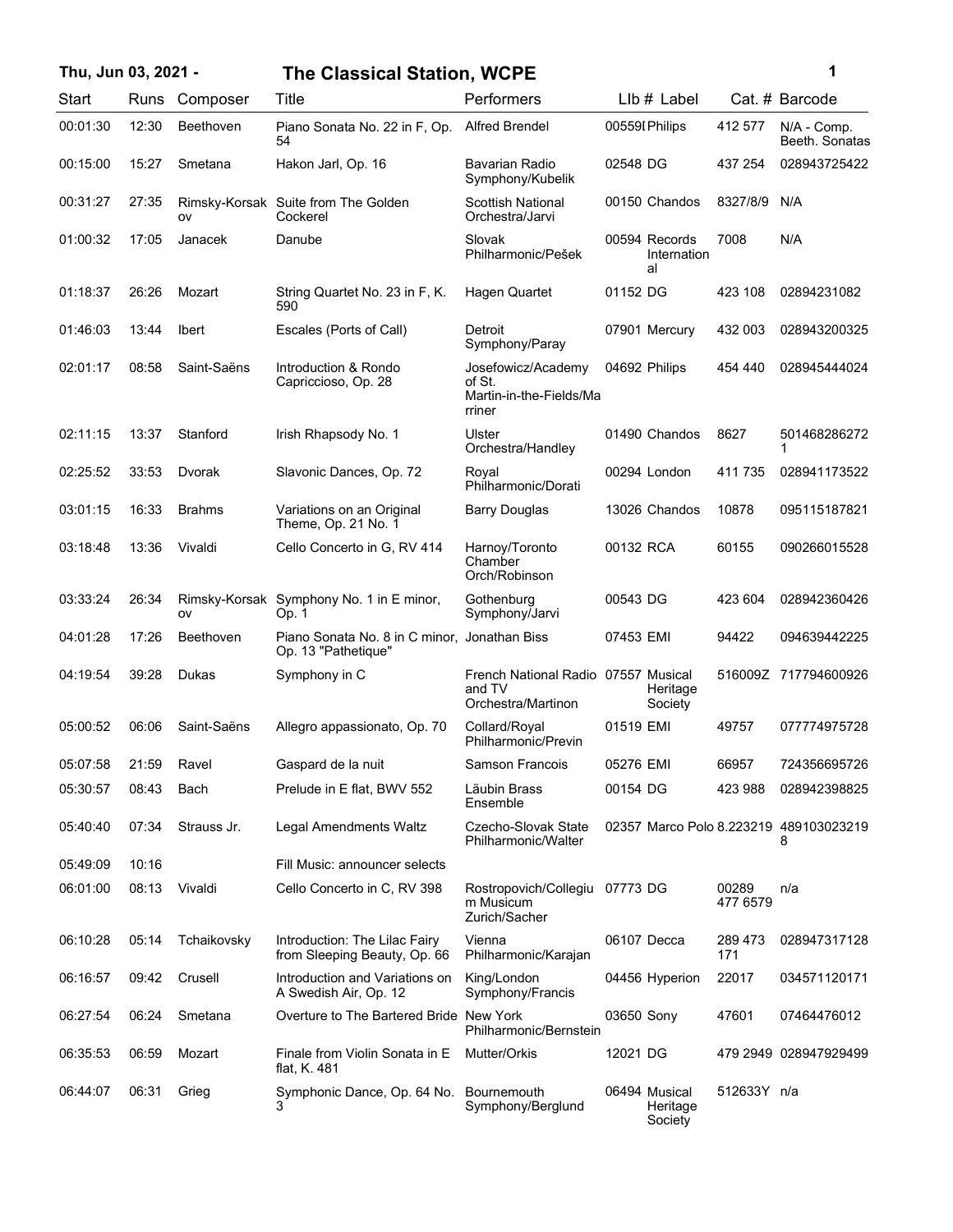## **Thu, Jun 03, 2021 - 2 The Classical Station, WCPE**

| . . |  |   |  |
|-----|--|---|--|
|     |  | I |  |
|     |  | ł |  |
|     |  |   |  |

| Start    | Runs  | Composer            | Title                                                                | Performers                                                 | Llb # Label                    |         | Cat. # Barcode             |
|----------|-------|---------------------|----------------------------------------------------------------------|------------------------------------------------------------|--------------------------------|---------|----------------------------|
| 06:51:53 | 07:16 | Szarzynski          | Sonata a 2                                                           | Tutti e solo Chamber<br>Ensemble                           | 03744 Dorian                   | 80136   | 751758013629               |
| 07:00:44 | 03:58 | <b>Delibes</b>      | Chanson from Coppelia                                                | Adelaide<br>Symphony/Serebrier                             | 00137 KEM                      | 1003    | N/A                        |
| 07:05:57 | 10:11 | Gretry              | String Quartet No. 5 in G                                            | Haydn Quartet                                              | 02203 Koch/Schw 310 158<br>ann |         | 900272310158<br>4          |
| 07:17:23 | 06:43 | <b>Busoni</b>       | 3rd mvt (Allegro impetuoso)<br>from Violin Concerto in D, Op.<br>35a | Capucon/Orchestra<br>della Svizzera<br>Italiana/Vedernikov | 13244 Warner<br>Classics       | 31653   | 01902958 190295831653      |
| 07:25:21 | 07:51 | Clerambault         | Symphony III, "L'Abondance"                                          | Les Solistes du<br><b>Concert Spirituel</b>                | 09246 Naxos                    |         | 8.553743 730099474320      |
| 07:34:47 | 04:57 | Dvorak              | Finale from Czech Suite in D.<br>Op. 39                              | Scottish Chamber<br>Orchestra/Swensen                      | 13267 Linn                     | 614     | 691062061476               |
| 07:40:59 | 08:20 | Mozart              | Horn Concerto No. 1 in D, K.<br>412                                  | Tuckwell/English<br>Chamber Orchestra                      | 00917 London                   | 410 284 | 028941028426               |
| 07:50:34 | 08:33 | Beethoven           | Overture to Egmont, Op. 84                                           | <b>Boston</b><br>Symphony/Ozawa                            | 00303 Telarc                   | 80060   | N/A                        |
| 08:00:42 | 11:52 | Chopin              | Polonaise Fantasy in A flat, Op. Alfred Brendel<br>61                |                                                            | 01679 Vanquard                 | 72027   | 015707202725               |
| 08:13:49 | 06:48 | Strauss Sr.         | Paris Waltz                                                          | Vienna<br>Philharmonic/Pretre                              | 07129 Decca                    | 10611   | 028947800347               |
| 08:21:52 | 06:45 | Scarlatti, A.       | Concerto No. 2 in C minor                                            | I Musici                                                   | 03998 Philips                  | 434 160 | 028943416023               |
| 08:30:37 | 04:07 | Respighi            | The Cuckoo from The Birds                                            | Academy of St.<br>Martin-in-the-Fields/Ma<br>rriner        | 00720 EMI                      | 86549   | 724358654929               |
| 08:35:59 | 13:00 | Vanhal              | Symphony in A                                                        | Nicolaus Esterhazy<br>Sinfonia/Grodd                       | 07356 Naxos                    |         | 8.554341 636943434123      |
| 08:50:14 | 09:11 |                     | Fill Music: announcer selects                                        |                                                            |                                |         |                            |
| 09:01:15 | 34:42 | Tchaikovsky         | Suite from Swan Lake, Op. 20                                         | Slovak<br>Philharmonic/Halasz                              | 07909 Naxos                    | 12      | 8.570011-074731300117<br>0 |
| 09:37:12 | 11:04 | Handel              | Concerto Grosso in B minor.<br>Op. 6 No. 12                          | Academy of Ancient<br>Music/Manze                          | 05049 Harmonia<br>Mundi        | 9       | 907228/2 093046722821      |
| 09:49:46 | 09:28 | Mozart              | Symphony No. 11 in D, K. 73q                                         | Prague Chamber<br>Orch/Mackerras                           | 05595 Telarc                   | 80300   | 089408030024               |
| 10:01:04 | 24:13 | Haydn               | Symphony No. 096 in D,<br>'Miracle'                                  | Philharmonia/Slatkin                                       | 03856 RCA Victor 68424         |         | 090266842421               |
| 10:26:47 | 30:52 | Hoffmann,<br>E.T.A. | Harlequin Ballet                                                     | German Chamber<br>Academy of<br>Neuss/Goritzki             | 05118 cpo                      | 999 606 | 761203960620               |
| 10:59:29 | 30:23 | Schumann            | Piano Trio No. 1 in D minor,<br>Op. 63                               | Florestan Trio                                             | 05128 Hyperion                 | 67063   | 034571170633               |
| 11:31:07 | 08:05 | Vivaldi             | Violin Concerto in B flat, Op. 4<br>No. 1                            | Podger/Arte dei<br>Suonatori                               | 10421 Channel<br>Classics      | 6212    | 723385621225               |
| 11:40:27 | 09:52 | Svendsen            | Norwegian Rhapsody No. 3,<br>Op. 21                                  | Bergen<br>Symphony/Andersen                                | 01483 Polygram                 | 50009   | 02890500092                |
| 11:51:19 | 08:36 | Geminiani           | Concerto Grosso in E minor,<br>Op. 3 No. 3                           | La Petite<br>Bande/Kuijken                                 | 01027 DHM                      | 77010   | 054727701023               |
| 12:01:45 | 02:19 | Couperin            | The Mysterious Barricades                                            | Tanguy de Williencourt Downk Harmonia                      | Mundi                          | 902508  | n/a                        |
| 12:05:19 | 11:01 | <b>Brahms</b>       | Academic Festival Overture,<br>Op.80                                 | Houston<br>Symphony/Eschenbac<br>h                         | 03044 Virgin                   | 59223   | 077775922325               |
| 12:17:35 | 16:31 | <b>Dittersdorf</b>  | Symphony in D. "The<br>Petrification of Phineus and his<br>Friends"  | Cantilena/Shepherd                                         | 01399 Chandos                  | 8564/5  | 501468285642<br>3          |
| 12:35:36 | 09:20 |                     | Fill Music: announcer selects                                        |                                                            |                                |         |                            |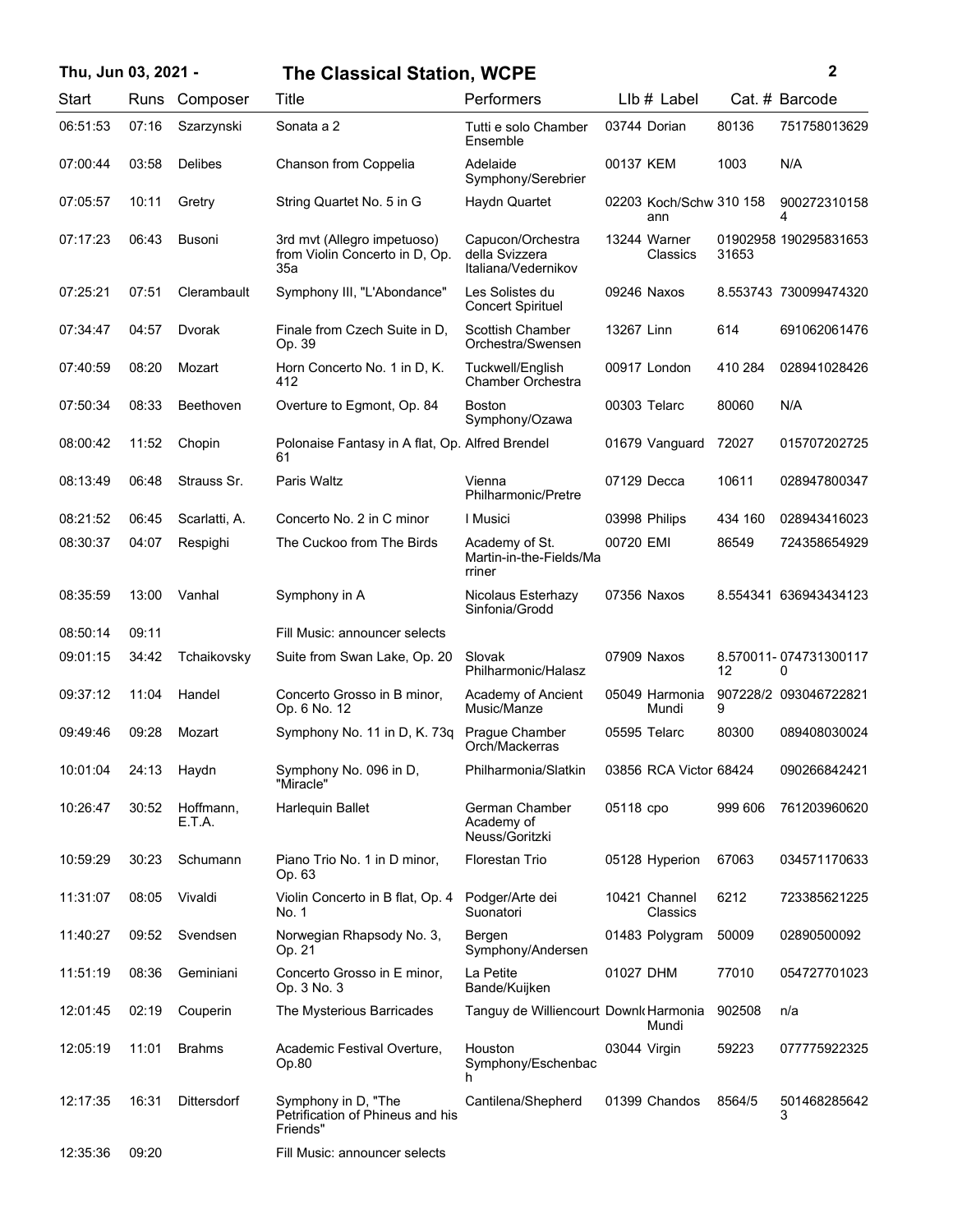| Thu, Jun 03, 2021 - |       |                  | <b>The Classical Station, WCPE</b>                                               |                                                                                |             |                                |             | 3                                      |
|---------------------|-------|------------------|----------------------------------------------------------------------------------|--------------------------------------------------------------------------------|-------------|--------------------------------|-------------|----------------------------------------|
| Start               | Runs  | Composer         | Title                                                                            | Performers                                                                     |             | $Llb#$ Label                   |             | Cat. # Barcode                         |
| 12:46:11            | 11:03 | Vivaldi          | Violin Concerto in E, RV 721<br>"L'amoroso"                                      | Huggett/London Vivaldi 01151 Musical<br>Orchestra                              |             | Heritage<br>Society            | 512267X n/a |                                        |
| 12:59:04            | 18:27 | <b>MacDowell</b> | Lancelot and Elaine, Op. 25                                                      | Royal<br>Philharmonic/Krueger                                                  |             | 01381 Library of<br>Congress   | 104         | N/A                                    |
| 13:19:01            | 15:54 | Mozart           | Oboe Quartet in F, K. 370                                                        | <b>Still/Fine Arts Quartet</b>                                                 |             | 03747 Boston<br>Skyline        | 142         | 730357014220                           |
| 13:36:25            | 20:56 | Rodrigo          | Concierto de Aranjuez                                                            | Williams/Philadelphia<br>Orchestra/Ormandy                                     | 10424 Sony  |                                | 202         | 88725417 887254172024                  |
| 13:59:11            | 22:14 | Saint-Saëns      | Piano Concerto No. 2 in G<br>minor, Op. 22                                       | Chamayou/French<br>National<br>Orchestra/Krivine                               | 13517 Erato |                                | 573797      | 019029563426<br>1                      |
| 14:22:55            | 12:09 | Bach, C.P.E.     | Trio Sonata in A minor                                                           | Les Amis de Philippe                                                           | 06225 CPO   |                                | 999 495     | 761203949526                           |
| 14:36:34            | 21:10 | Haydn            | String Quartet in B flat, Op. 76<br>No. 4 "Sunrise"                              | Chiaroscuro Quartet                                                            | PV136 BIS   |                                | 2358        | 731859992358<br>1                      |
| 14:59:34            | 42:26 | Mendelssohn      | Symphony No. 3 in A minor,<br>Op. 56 "Scottish"                                  | London<br>Symphony/Abbado                                                      | 01043 DG    |                                | 415973      | 028941597328                           |
| 15:43:30            | 02:51 | Chopin           | Etude in A flat, Op. 25 No. 1<br>"The Shepherd Boy"                              | Lang Lang                                                                      | 10996 Sony  |                                | 602         | 88725489 887254896029                  |
| 15:47:51            | 10:02 | Vivaldi          | Concerto in G for 2 Mandolins,<br><b>RV 532</b>                                  | Tyler/Jeffrey/English<br>Concert/Pinnock                                       |             | 00539 Archiv                   | 415 674     | 028941567420                           |
| 15:59:08            | 06:44 | Gluck            | Dance of the Blessed Spirits<br>from Orpheus and Eurydice                        | Zoeller/Berlin<br>Philharmonic/Karajan                                         | 06660 DG    |                                | 0005830     | 028947759546                           |
| 16:06:47            | 08:33 | Coenen           | Finale from Quintet in A for<br>Winds                                            | Viotta<br>Ensemble/Liberman                                                    | 03000 NM    | Classics                       | 92035       | 871330992035<br>2                      |
| 16:16:15            | 04:43 | Rossini          | Overture to Il Signor Bruschino London Classical                                 | Players/Norrington                                                             | 02201 EMI   |                                | 54091       | 077775 40912                           |
| 16:21:53            | 10:21 | Albinoni         | Violin Concerto in A, Op. 9 No. Ayo/I Musici<br>4                                |                                                                                |             | 04001 Philips                  | 426 080     | 028942608023                           |
| 16:33:29            | 07:40 | Lanchbery        | "The Tale of Squirrel Nutkin"<br>from Tales of Beatrix Potter                    | Orchestra of the Royal 13706 Warner<br>Opera House, Covent<br>Garden/Lanchbery |             | Classics                       | 84729       | 01902954 019029548472<br>9             |
| 16:42:04            | 06:17 | Beethoven        | Finale from Piano Sonata No.<br>14 in C sharp minor, Op. 27<br>No. 2 "Moonlight" | Ignaz Jan Paderewski 04830 Nimbus                                              |             |                                | 8812        | 710357881220                           |
| 16:49:16            | 08:41 | Ziehrer          | On Summer Holiday, Op. 318                                                       | Razumovsky<br>Sinfonia/Dittrich                                                |             |                                |             | 05684 Marco Polo 8.223815 730099381529 |
| 16:59:12            | 07:58 | Schubert         | Impromptu in A flat, D. 935 No. Wibi Soerjadi<br>2                               |                                                                                |             | 04714 Philips                  | 454 149     | 028945414928                           |
| 17:08:05            | 03:05 | Vivaldi          | 1st mvt (Allegro) from Four<br>Seasons, Spring                                   | Kennedy/English<br>Chamber Orchestra                                           | 05870 EMI   |                                | 65690       | 724356569027                           |
| 17:12:05            | 09:53 | Gretry           | String Quartet No. 4 in D                                                        | Haydn Quartet                                                                  |             | 02203 Koch/Schw 310 158<br>ann |             | 900272310158<br>4                      |
| 17:22:53            | 04:18 | Stamitz, K.      | Finale from Oboe Quartet in D, Goodwin/Terzetto<br>Op. 8                         |                                                                                |             | 04954 Harmonia<br>Mundi        | 907220      | 093046722029                           |
| 17:28:26            | 09:05 | Glazunov         | Concert Waltz No. 1, Op. 47                                                      | <b>Moscow</b><br>Symphony/Golovschin                                           |             | 06549 Naxos                    |             | 8.553838 730099483827                  |
| 17:38:26            | 06:33 | Mozart           | Overture to The Magic Flute, K. Scottish Chamber<br>620                          | Orchestra/Mackerras                                                            |             | 07583 Telarc                   | 80736       | 089408073625                           |
| 17:45:54            | 11:57 | Granados         | Spanish Dances, Set No. 1                                                        | Alicia de Larrocha                                                             |             | 01261 London                   | 414 557     | 028941455727                           |
| 17:59:06            | 15:36 | Ravel            | Rapsodie espagnole                                                               | Berlin<br>Philharmonic/Abbado                                                  | 05061 DG    |                                | 457 583     | 028945758329                           |
| 18:15:37            | 05:06 | Delius           | Irmelin Prelude                                                                  | Roval<br>Philharmonic/Seaman                                                   | 06681 RPO   |                                | 222828      | 401122222828<br>4                      |